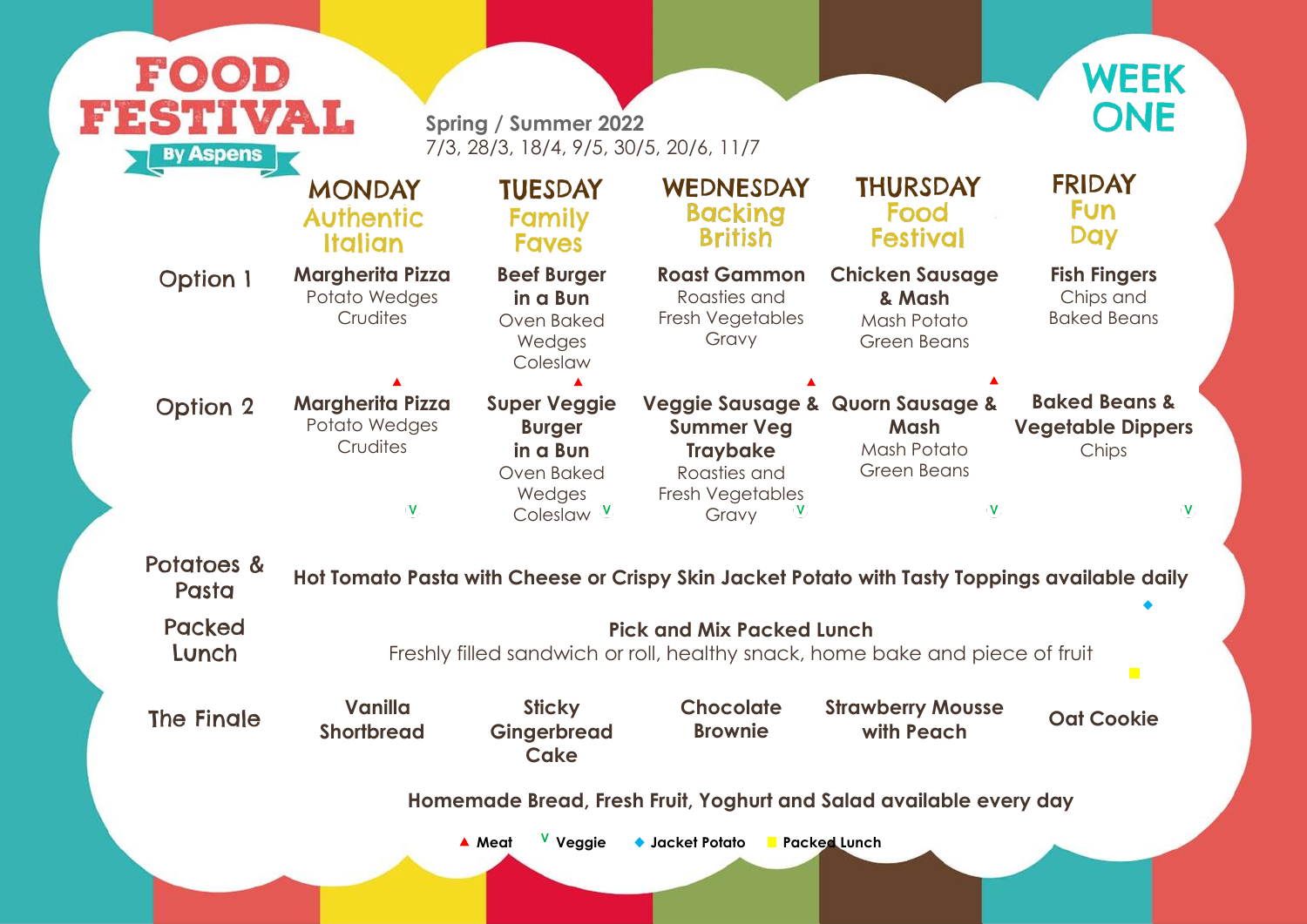

| FOOD<br><b>ESTIVAL</b><br><b>By Aspens</b>                                                                                                                                                                                                                |                                                                                                                                                                            | <b>Spring / Summer 2022</b>                                                                  | 21/2, 14/3, 4/4, 25/4, 16/5, 6/6, 27/6, 18/7                                                                                         |                                                                                                                                  | WEEK<br><b>TWO</b>                                                                              |  |
|-----------------------------------------------------------------------------------------------------------------------------------------------------------------------------------------------------------------------------------------------------------|----------------------------------------------------------------------------------------------------------------------------------------------------------------------------|----------------------------------------------------------------------------------------------|--------------------------------------------------------------------------------------------------------------------------------------|----------------------------------------------------------------------------------------------------------------------------------|-------------------------------------------------------------------------------------------------|--|
| <b>Option 1</b>                                                                                                                                                                                                                                           | <b>MONDAY</b><br><b>Authentic</b><br><b>Italian</b><br><b>Creamy Chicken</b><br><b>Pasta Bake</b><br><b>Whole Grain Penne</b><br><b>Garlic Slice</b><br><b>Green Salad</b> | <b>TUESDAY</b><br><b>Family</b><br><b>Faves</b><br><b>Hotdog</b><br>Potato Wedges<br>Carrots | WEDNESDAY<br><b>Backing</b><br><b>British</b><br><b>Roast Chicken &amp;</b><br>Stuffing<br>Roasties and<br>Fresh Vegetables<br>Gravy | <b>THURSDAY</b><br>Food<br><b>Festival</b><br><b>Beef Pasta</b><br><b>Bolgnese</b><br><b>Garlic Bread</b><br><b>Rainbow Slaw</b> | <b>FRIDAY</b><br><b>Fun</b><br><b>Day</b><br><b>Baked Fish Fingers</b><br>Chips and<br>Peas     |  |
| <b>Option 2</b>                                                                                                                                                                                                                                           | <b>Veggie Bolognese</b><br><b>Whole Grain Penne</b><br><b>Garlic Slice</b><br><b>Green Salad</b><br>V                                                                      | <b>Veggie Hot Dog</b><br>Potato Wedges<br>Carrots<br>V                                       | <b>Cheese &amp; Spring</b><br><b>Onion Pastry Slice</b><br>Roasties and<br>Fresh Vegetables<br>Gravy                                 | <b>Veggie Nachos &amp;</b><br><b>Cheese</b><br>Potato Wedges<br><b>Rainbow Slaw</b>                                              | <b>Carrot &amp; Potato</b><br><b>Cakes Homemade</b><br><b>Tomato sauce</b><br>Chips and<br>Peas |  |
| Potatoes &<br>Hot Tomato Pasta with Cheese or Crispy Skin Jacket Potato with Tasty Toppings available daily<br>Pasta<br><b>Packed</b><br><b>Pick and Mix Packed Lunch</b><br>Freshly filled sandwich or roll, healthy snack, home bake and piece of fruit |                                                                                                                                                                            |                                                                                              |                                                                                                                                      |                                                                                                                                  |                                                                                                 |  |
| Lunch<br>The Fingle                                                                                                                                                                                                                                       | <b>Chocolate</b><br><b>Crunch</b>                                                                                                                                          | <b>Rice Krispie</b><br><b>Cakes</b>                                                          | <b>Chocolate &amp;</b><br><b>Marshmallow</b><br>Cake                                                                                 | Lemon Drizzle<br>Cake                                                                                                            | <b>The Co</b><br><b>Fruity Flapjack</b>                                                         |  |
|                                                                                                                                                                                                                                                           |                                                                                                                                                                            | ▲ Meat<br>V Veggie                                                                           | Homemade Bread, Fresh Fruit, Yoghurt and Salad available every day<br>$\blacklozenge$ Jacket Potato<br><b>Packed Lunch</b>           |                                                                                                                                  |                                                                                                 |  |